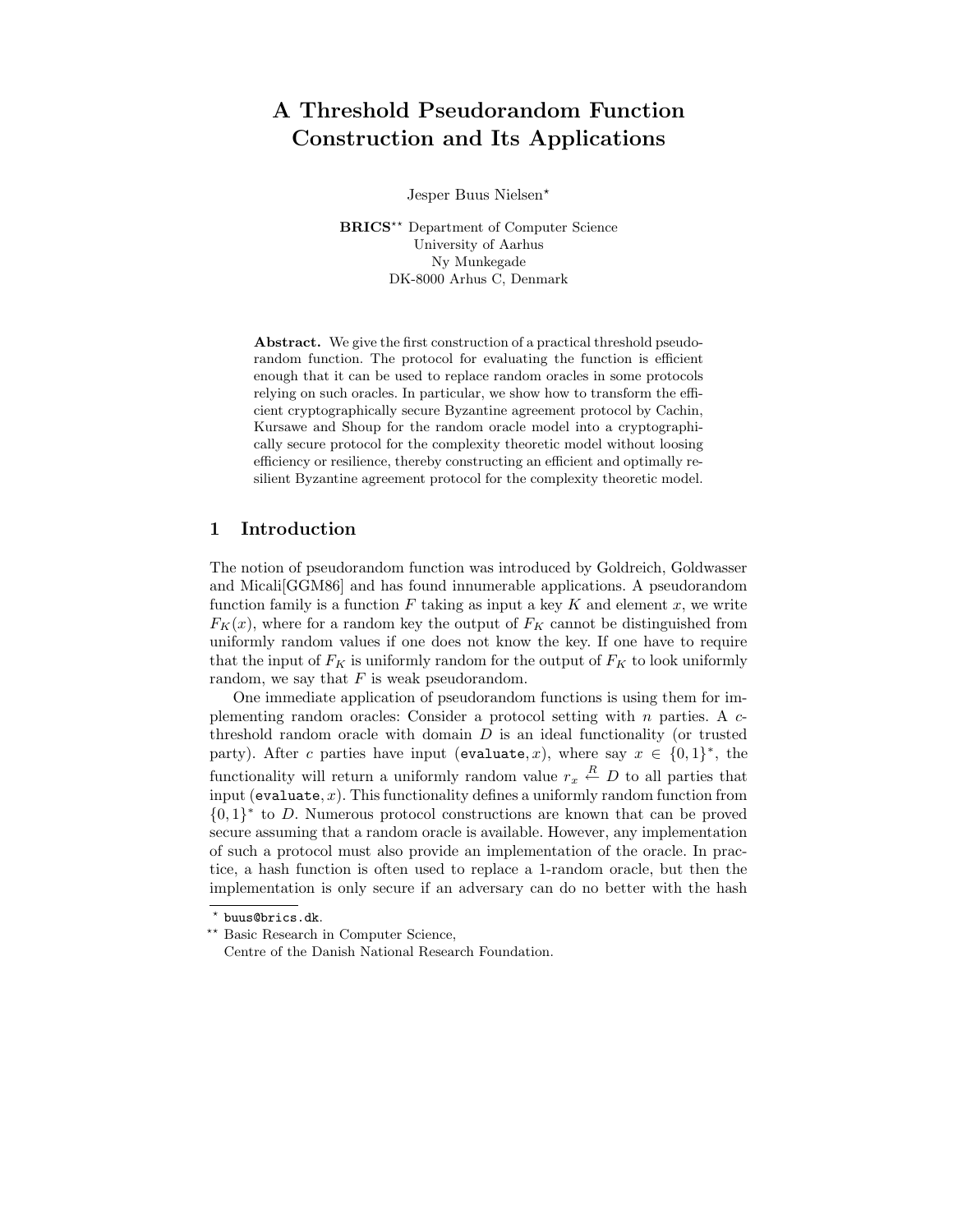function than he could with the oracle. This is something that in general cannot be proved, but must be a belief based on heuristics — in fact, for some protocols, this belief is always wrong [CGH98,Nie02].

In contrast, pseudorandom functions can be used to implement random oracles without loss of security. This can be done by generating  $K$  at the beginning of the protocol and letting  $r_x = F_K(x)$  when  $r_x$  is needed. It is however clearly necessary that no party should know the key of  $F_K$ , since the output of a pseudorandom function only looks random to parties who do not have the key. Therefore the key — and hence also ability to evaluate the function — must be distributed among the parties using, for instance, a threshold secret-sharing scheme.

Our Results In this paper we construct a new pseudorandom function family. The key will be a prime Q, where  $P = 2Q + 1$  is also a prime, a random value x from the subgroup  $Q_P$  of  $\mathbb{Z}_P^*$  of order  $Q$ , along with 2l random values  $\{\alpha_{j,b}\}_{j=1,\dots,l,b=0,1}$  from  $\mathbb{Z}_Q$ . The function family maps from the set of strings of length at most l to  $Q_P$ , and given  $\sigma = (\sigma_1, \ldots, \sigma_m) \in \{0,1\}^{\leq l}$ , the output will be  $x^{\prod_{i=1}^{m} \alpha_{i,\sigma_i}}$  mod P. We prove this function family secure under the decisional Diffie-Hellman (DDH) assumption.

More importantly, we give a secure n-party protocol for evaluating the function. Our protocol is for the asynchronous model with authenticated public pointto-point channels. This is a very realistic model of communication and can be efficiently implemented[CHH00]. The protocol is statically secure as long as less than  $n/3$  parties misbehave. In some applications the protocol can communicate as much as  $O(ln^2 k)$  bits per evaluation, where k is the security parameter (for each exponent each party sends to each other party  $k$  bits). However, in many uses the communication complexity will be  $O(n^2k)$  bits.

To demonstrate the applicability of our new threshold pseudorandom function, we describe how to implement efficient Byzantine agreement (BA) in the complexity theoretic model, by replacing the random oracles in the protocol [CKS00] with our threshold pseudorandom function. The resulting protocol has the same resilience as the protocol in [CKS00], namely resilience against a malicious coalition of one third of the parties. It has the same communication complexity of  $O(n^2k)$  bits per activation and the same (constant) round complexity up to a small constant factor. As part of the implementation we show how to replace the random oracles in the threshold signature scheme from [Sho00] by our threshold pseudorandom function.

Related Work The notion of distributed pseudorandom function, which is similar to our threshold pseudorandom function, was introduced by Naor, Pinkas and Reingold in [NPR99]. They do not define distributed pseudorandom functions in a general multiparty computation model — their model is more ad-hoc and implementation-near. Since there are differences between the two notions, we have chosen a different name for our definition.

Until now the most efficient known construction of threshold pseudorandom functions was using general multiparty computation techniques or coin-toss pro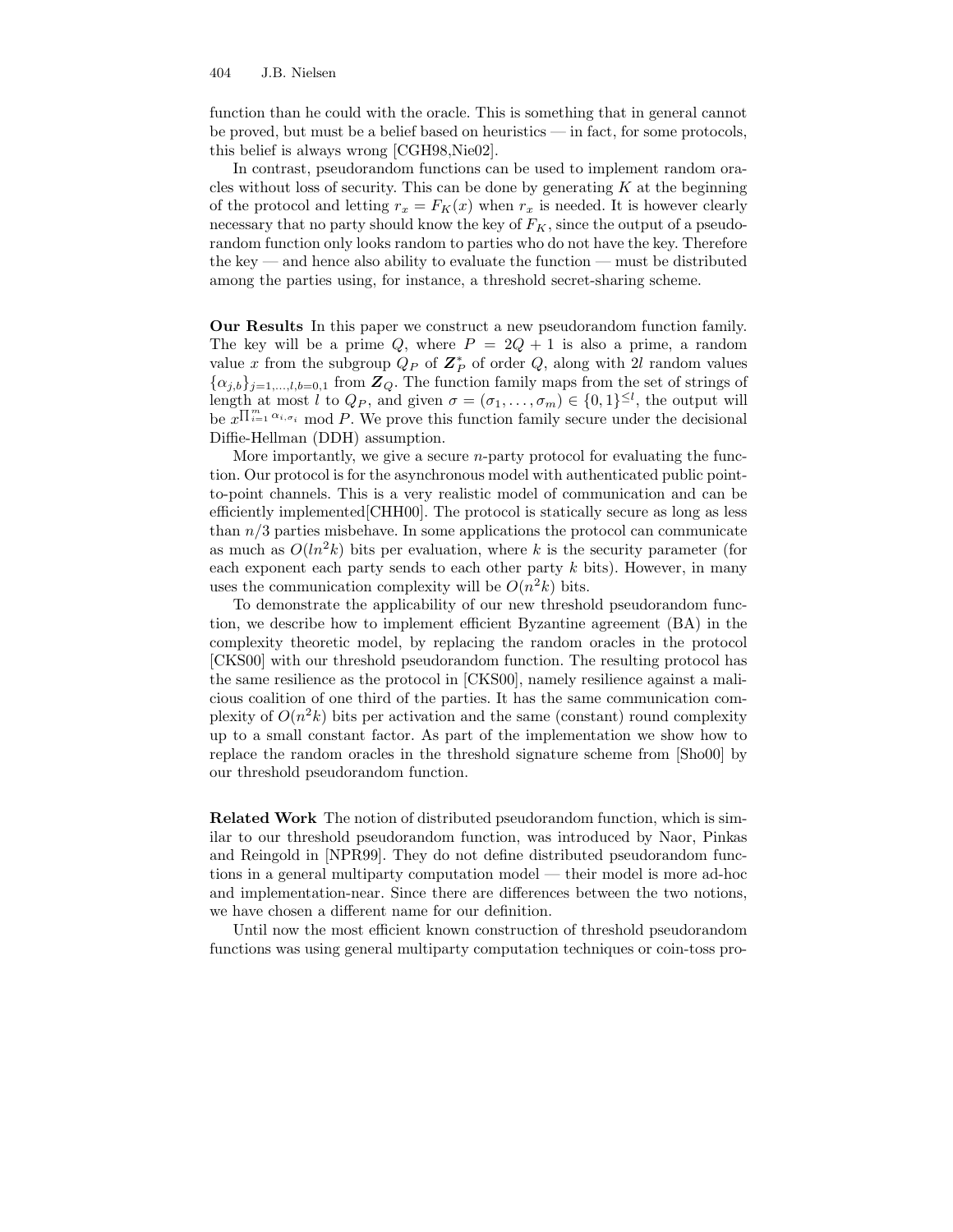tocols, or were restricted to a (logarithmic) small number of parties because of the way the key was distributed[MS95,BCF00].

In [NPR99] an efficient threshold weak pseudorandom function was constructed based on the DDH assumption, and it was left as an interesting open problem to construct an efficient threshold pseudorandom function. Our protocol uses the protocol from [NPR99]. Indeed, our construction contains a general and efficient construction of threshold pseudorandom functions from threshold weak pseudorandom functions. This technique is reminiscent of the construction of pseudorandom functions from pseudorandom generators in [GGM86].

Our pseudorandom function is similar to a function from [NR97], but there are some essential differences, which allows to efficiently distribute our function. Indeed, the construction from [NR97] does not seem to allow an efficient secure distributed protocol.

Organization In Section 2 we give some preliminary notation and definitions. In Section 3 we describe our pseudorandom function and prove that it is pseudorandom under the DDH assumption. In Section 4 we sketch the framework for secure multiparty computation from [Can01] and define the notions of threshold function family, c-threshold random oracle, threshold trapdoor permutation, threshold signatures and Byzantine agreement in this framework. In Section 5 we construct a threshold pseudorandom function by giving a distributed protocol for our threshold pseudorandom function. In Section 6 we show how to use this threshold function family and the RSA based threshold trapdoor permutation from [Sho00] to implement a threshold signature scheme based on the RSA and DDH assumptions. Finally in Section 7 we show how to use this threshold signature scheme along with our threshold pseudo-random function to implement the BA protocol from [CKS00] in the complexity theoretic model under the RSA and DDH assumptions.

### 2 Preliminaries

We use  $\epsilon$  to denote the empty string and for  $l \in \mathbb{N}$  we use  $\{0,1\}^{\leq l}$  to denote the set  $\bigcup_{i=0}^{l} \{0, 1\}^i$  of all strings of length at most l. For a set S we use  $x \stackrel{R}{\leftarrow} S$ to denote the action of sampling an element  $x$  (statistically close to) uniformly random from S, and for a probabilistic algorithm we use  $a \stackrel{R}{\leftarrow} A$  to denote the action of running A with uniformly random bits and letting a be the output. We use  $k \in \mathbb{N}$  to denote the security parameter. We will often skip the security parameter if it is implicitly given by the context. If e.g.  $S = \{S_k\}_{k \in \mathbb{N}}$  is a sequence of sets we will write  $x \in S$  to mean  $x \in S_k$ , where k is the security parameter given by the context.

Trapdoor Commitment Scheme A trapdoor commitment scheme can be described as follows: first a public key  $pk$  is chosen based on a security parameter k, by running a probabilistic polynomial time (PPT) generator G. Further more,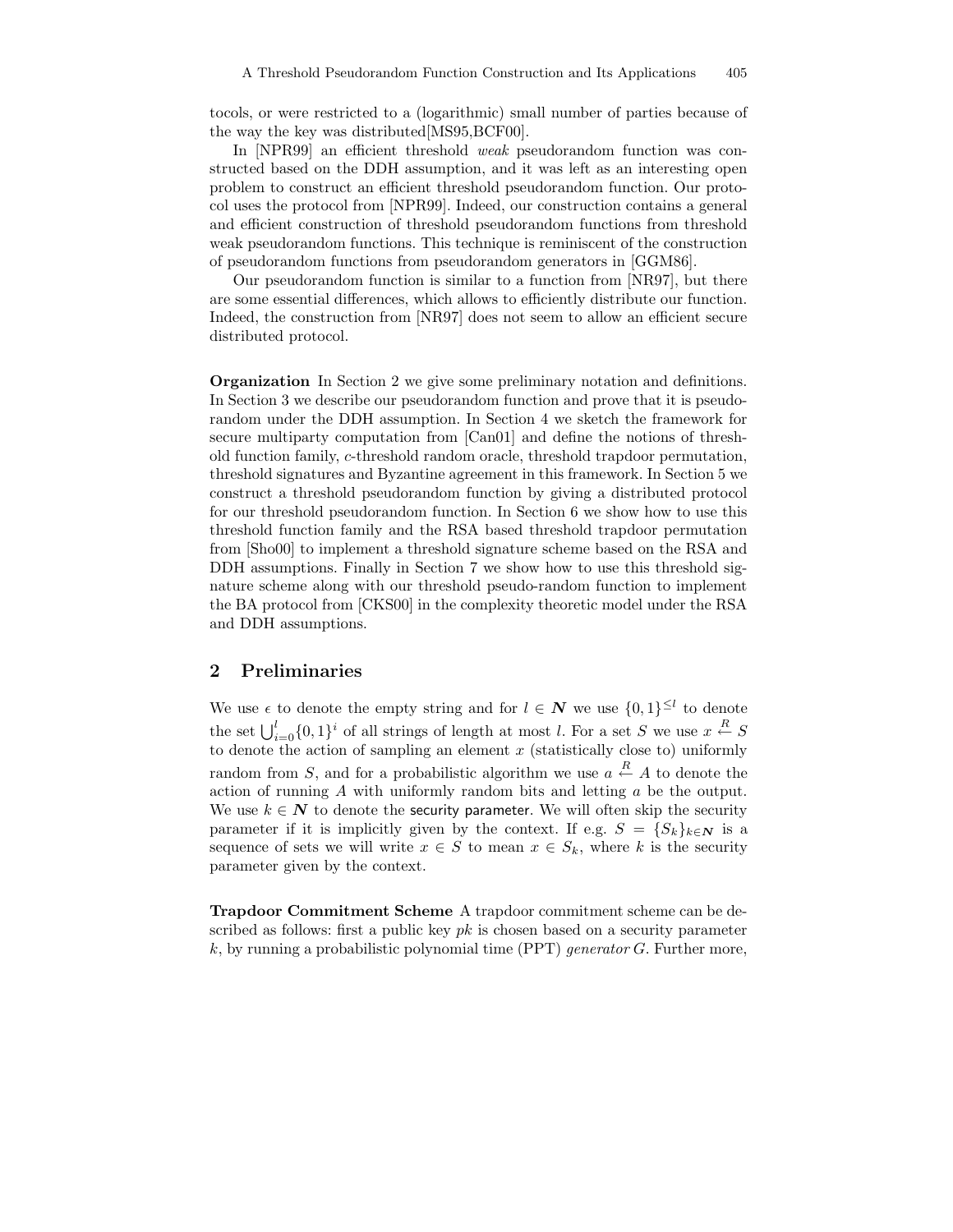there is a fixed function committen that the committer  $C$  can use to compute a commitment c to s by choosing some random input r, computing  $c = \text{commit}_{pk}(s, r)$ , and sending c. Opening takes place by sending  $(s, r)$ ; it can then be checked that commit<sub>pk</sub> $(s, r)$  is the value S sent originally. We require that the scheme is perfect hiding and computationally binding. The algorithm for generating  $pk$  also outputs a string  $t$ , the trapdoor, and there is an efficient algorithm which on input t, pk outputs a commitment c, and then on input any s produces uniformly random r for which  $c = \text{commit}_{pk}(s, r)$ . In other words, a trapdoor commitment scheme is binding if you know only the public key, but given the trapdoor, you can cheat arbitrarily and undetectable.

Pseudorandom Functions The following definitions are adaptions of definitions from [Gol01,BDJR97].

**Definition 1.** A function family is a sequence  $F = \{F_k\}_{k \in \mathbb{N}}$  of random variables, so that the random variable  $F_k$  assume values which are functions. We say that a function family is a PPT function family if the following two conditions hold:

Efficient indexing There exists a PPT algorithm, I, and a mapping from strings to functions,  $\phi$ , so that  $\phi(I(1^k))$  and  $F_k$  are identically distributed. We denote by  $f_i$  the function  $\phi(i)$ .

**Efficient evaluation** There exists a PPT algorithm, V, so that  $V(i, x) = f_i(x)$ .

Let F and G be two function families. We write  $F \subset G$  if for all k the functions that receive non-zero probability mass in  $F_k$  is a subset of the functions that receive non-zero probability mass in  $G_k$ . Consider two sequences  $A = \{A_k\}_{k \in \mathbb{N}}$ and  $B = {B_k}_{k \in \mathbb{N}}$  of sets. If all  $A_k$  and  $B_k$  are finite, we use  $[A \rightarrow B]$  to denote the function family  ${F_k}_{k\in\mathbb{N}}$  where  $F_k$  is uniform over the set of all functions from  $A_k$  to  $B_k$ . We say that a function family F maps from A to B if  $F \subset [A \rightarrow B].$ 

**Definition 2.** Let  $F \subset [A \rightarrow B]$  be a PPT function family. Let  $b \in \{0,1\}$ . Let D be a distinguisher that has access to an oracle. Let  $\mathcal{O}_f$  be the oracle which on input  $s \in A$  outputs  $f(s)$ , and let  $\mathcal{R}_f$  be the oracle which on input gen generates a uniformly random  $s \in A$  and outputs  $(s, f(s))$ . Now consider the following experiments and corresponding advantages.

|                                                  | $\overline{\text{proc}}$ $\text{Exp}_{F,D}^{\text{prf-b}}$ = |
|--------------------------------------------------|--------------------------------------------------------------|
| $f_0 \stackrel{R}{\leftarrow} [A \rightarrow B]$ | $f_0 \stackrel{R}{\leftarrow} [A \rightarrow B]$             |
| $f_1 \stackrel{R}{\leftarrow} F$                 | $f_1 \stackrel{R}{\leftarrow} F$                             |
| $d \leftarrow D^{\mathcal{R}_{f_b}}$             | $d \leftarrow D^{\mathcal{O}_{f_b}}$                         |
| return $d$                                       | return $d$                                                   |

$$
\begin{aligned} \boldsymbol{Adv}_{F,D}^{wprf} = \text{Pr}[\boldsymbol{Exp}_{F,D}^{wprf\text{-}1} = 1] - \text{Pr}[\boldsymbol{Exp}_{F,D}^{wprf\text{-}0} = 1] \\ \boldsymbol{Adv}_{F,D}^{prf} = \text{Pr}[\boldsymbol{Exp}_{F,D}^{prf\text{-}1} = 1] - \text{Pr}[\boldsymbol{Exp}_{F,D}^{prf\text{-}0} = 1] \end{aligned}
$$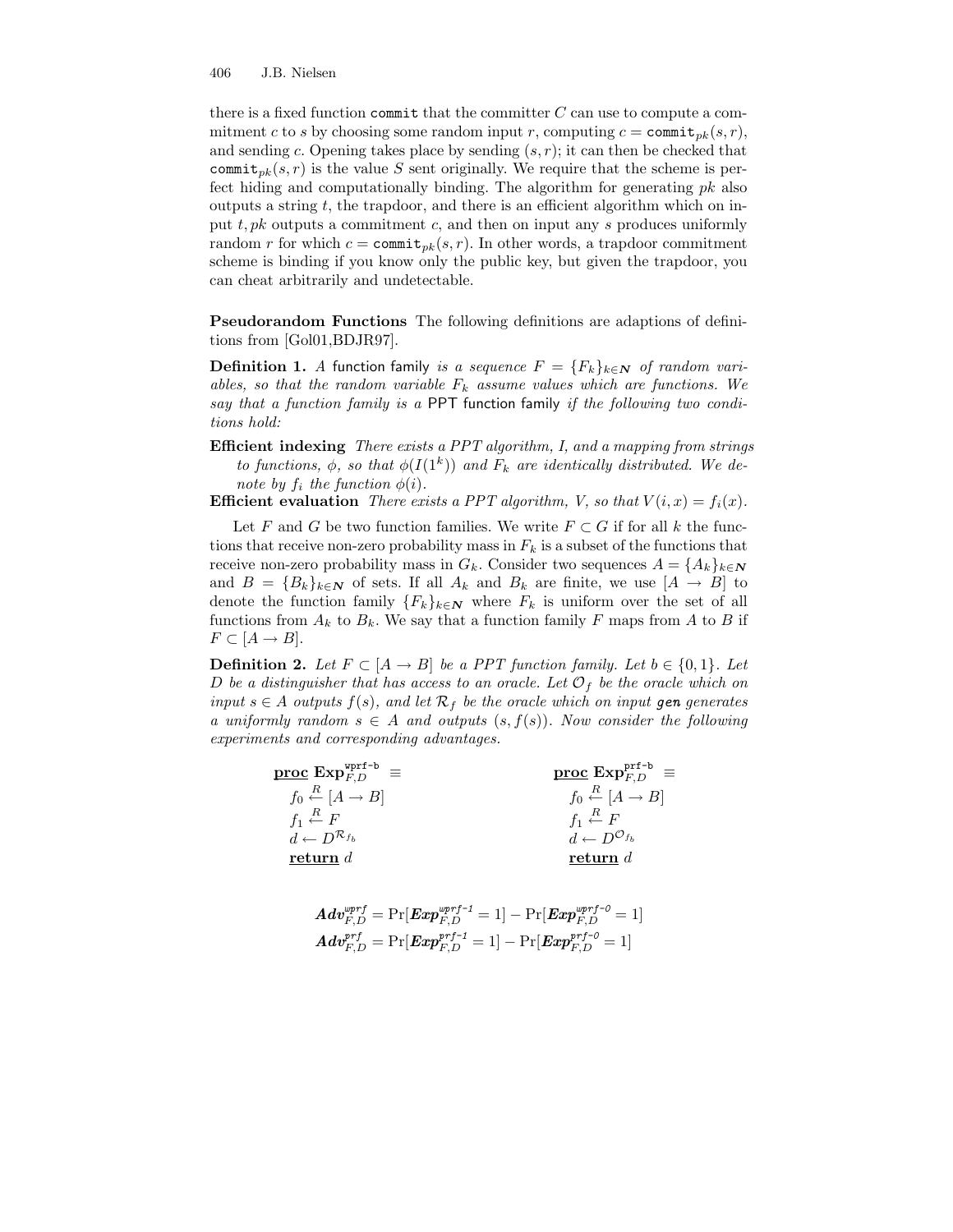We say that F is a weak pseudorandom function family (WPRF) from A to B (is a pseudorandom function family (PRF) from A to B) if for all PPT distinguishers D the advantage  $\pmb{Adv}_{F,D}^{wprf}(\hat{\pmb{A}}\pmb{dv}_{F,D}^{prf})$  is negligible.

# 3 The DDH-Tree Function Family

**Definition 3.** The DDH-Tree function family is indexed by values  $i = (Q, {\alpha_{j,b}}_{j \in \{1,...,l\},b \in \{0,1\}}, x_{\epsilon})$ , where Q is a random k-bit prime s.t.  $P =$  $2Q + 1$  is also a prime, l is some polynomial in k, the elements  $\alpha_{i,b}$  are random in  $\mathbb{Z}_Q^*$ , and  $x_{\epsilon}$  is random in  $Q_P$  (the sub-group of  $\mathbb{Z}_P^*$  of order Q). For an index i we define a function  $f_i: \{0,1\}^{\leq l} \to Q_P$ ,  $f_i(\sigma) = x^{\prod_{i=1}^m \alpha_{i,\sigma_i}}_{{\epsilon}} \mod P$ , where  $\sigma = (\sigma_1, \ldots, \sigma_m) \in \{0,1\}^{\leq l}$ . We will sometimes use the notation  $x_{\sigma}$  to mean  $f_i(\sigma)$ , when i is clear from the context. Note that in particular, we have  $f_i(\epsilon) = x_{\epsilon}.$ 

We would like the function family to output bit-strings, instead of elements in  $Q_P$ . To this end, given an element  $y \in Q_P$ , let  $|y| = \min(y, P-y)$ . Consider then an index i as above except that Q is a  $(k + \delta(k))$ -bit prime, where  $\log(k)/\delta(k) \in$ o(1). We define the function  $g_i: \{0,1\}^{\leq l} \to \{0,1\}^k$ ,  $g_i(\sigma) = \lfloor f_i(\sigma) \rfloor \bmod 2^k$ . The DDH-Tree function family is given by the functions  $q_i$ .

**Definition 4.** Given  $P = 2Q + 1$  and a random generator g of  $Q_P$ , the DDH assumption is that the random variable  $(g, g^{\alpha} \mod P, g^{\beta} \mod P, g^{\alpha\beta} \mod P)$ , where  $\alpha, \beta \stackrel{R}{\leftarrow} \mathbf{Z}_Q$ , is computationally indistinguishable from the random variable  $(g, g^{\alpha} \mod P, g^{\beta} \mod P, g^{\gamma} \mod P)$ , where  $\alpha, \beta, \gamma \stackrel{R}{\leftarrow} \mathbb{Z}_Q$ .

Theorem 1. Under the DDH assumption, the DDH-Tree function family is pseudorandom from  $\{0,1\}^{\leq l}$  to  $\{0,1\}^k$ .

**Proof:** Let  $i = (Q, {\alpha_{j,b}}_{j \in \{1,...,l\},b \in \{0,1\}}, x_{\epsilon})$  be a random index. Since -1 is not a square in  $\mathbf{Z}_P^*$ , the map  $\lfloor \cdot \rfloor$  is bijective. Since Q is a  $(k + \delta(k))$ -bit prime, for a uniformly random value  $x \in \mathbb{Z}_Q$ , the value x mod  $2^k$  is statistically close to uniform in  $\{0,1\}^k$ . It is therefore enough to prove that the output of  $f_i$  for random i cannot be distinguished from uniformly random values from  $Q_P$ . For this purpose define for  $j \in \{1, ..., l\}$  and  $b \in \{0, 1\}$  a function  $f_{j,b} : Q_P \to Q_P$ ,  $f_{j,b}(x) = x^{\alpha_{j,b}}$  mod P and a function  $g_{j,b}$  which is uniformly random from  $Q_P$  to  $\hat{Q}_P$ . Then for  $m \in \{0, \ldots, l\}$  let  $h^m_{j,b} = f_{j,b}$  if  $j \geq m$  and let  $h^m_{j,b} = g_{j,b}$  otherwise. Finally let  $h_i^m(\sigma) = h_{l,\sigma_l}^m \circ \cdots \circ h_{1,\sigma_1}^m(x_\epsilon)$ . Then  $f_i = h_i^0$  and  $h_i^l$  is statistically close to a uniformly random function from  $\{0,1\}^{\leq l}$  to  $Q_P$ . Only statistically close as collisions will distinguish  $h_i^l$  from a uniformly random function: If  $|\sigma_1| = |\sigma_2|$ and  $h_i^l(\sigma_1) = h_i^l(\sigma_2)$ , then for all suffixes  $\sigma$ ,  $h_i^l(\sigma_1 \| \sigma) = h_i^l(\sigma_2 \| \sigma)$ .

It is therefore enough to prove that  $h_i^0$  and  $h_i^l$  cannot be distinguished, which can be done by a hybrids argument. Assume namely that there exists  $m \in$  $\{1,\ldots,l\}$  such that the functions  $h_i^{m-1}$  and  $h_i^m$  can be distinguished by a PPT distinguisher  $D$  having black-box access to the functions. We will show that this contradicts the DDH assumption. For this purpose, assume that we have access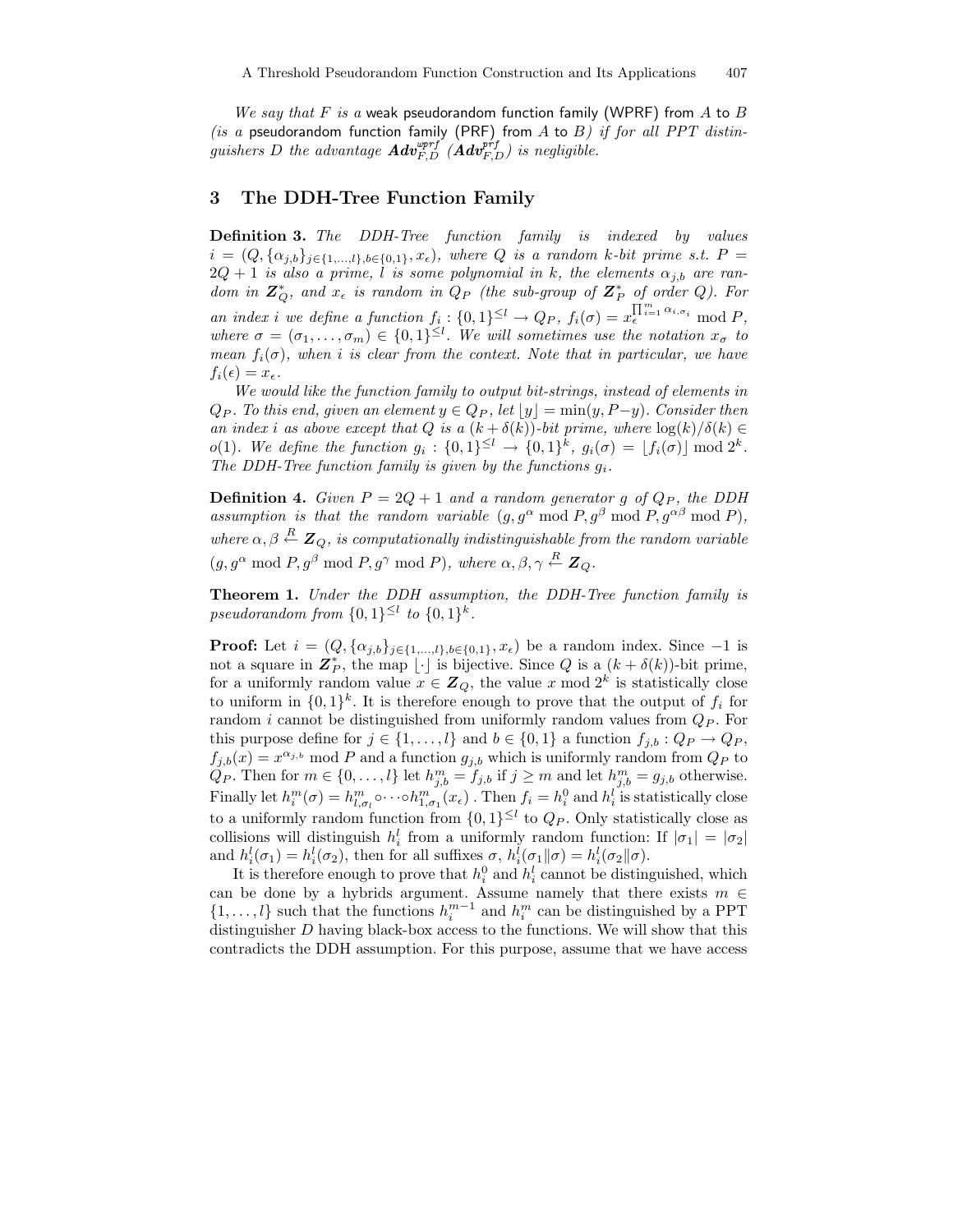to a black-box o which returns random values of the form  $(x, f_{i,0}(x), f_{i,1}(x))$  if  $b = 0$  and returns random values of the form  $(x, g_{i,0}(x), g_{i,1}(x))$  if  $b = 1$ . By a simple application of the DDH assumption it can be seen that no PPT algorithm can guess b with anything but negligible advantage. We reach our contradiction by using  $D$  to guess  $b$ . To be able to do this we show how to generate values  ${x_{\sigma}}_{\sigma \in \{0,1\}^{\leq l}}$  distributed as those defined by  $h_i^{m-1+b}$  given oracle access to o: Pick all the values  $x_{\sigma}$  for  $\sigma \in \{0,1\}^{\leq m-1}$  as uniformly random values with the only restriction that they are consistent with random functions, i.e. if  $|\sigma_1| = |\sigma_2|$ and  $x_{\sigma_1} = x_{\sigma_2}$ , then for all suffixes  $\sigma$  make sure  $x_{\sigma_1 \| \sigma} = x_{\sigma_2 \| \sigma}$ . To generate a value  $x_{\sigma}$  where  $|\sigma| = m-1$ , query o and receive a random evaluation  $(x, x_1, x_2)$ , where x is uniformly random from  $Q_P$ . Then let  $x_{\sigma} = x$ , let  $x_{\sigma \| 0} = x_1$ , and let  $x_{\sigma \| 1} = x_2$ . Then generate the remaining values  $x_{\sigma}$  where  $|\sigma| > m$  as done in  $h_i^{m-1}$  and  $h_i^m$  using random exponents. It is straightforward to verify that the values thus defined are distributed as in  $h_i^{m-1}$  if  $b = 0$  and as in  $h_i^m$  if  $b = 1$ .

To use D to distinguish, run it, and when it queries on  $\sigma \in \{0,1\}^{\leq l}$  return  $x_{\sigma}$ . To make the process efficient, the values  $x_{\sigma}$  are generated when needed.

# 4 The Multiparty Computation Model

We will study our protocol problems in the framework for universally composable asynchronous multiparty computation from [Can01]. Below we sketch the model.

First the real-life execution of the protocol is defined. Here the protocol  $\pi$  is modeled by *n* interactive Turing machines (ITMs)  $P_1, \ldots, P_n$  called the **parties** of the protocols. Also present in the execution is an adversary  $A$  and an environment  $Z$  modeling the environment in which  $A$  is attacking the protocol. The environment gives inputs to honest parties, receives outputs from honest parties, and can communication with  $A$  at arbitrary points in the execution. Both  $A$  and  $Z$ are PPT ITMs.

Second an ideal process is defined. In the ideal process an ideal functionality  $\mathcal F$  is present to which all the parties have a secure communication channel. The ideal functionality is an ITM defining the desired input-output behavior of the protocol. Also present is an ideal adversary S, the environment  $\mathcal{Z}$ , and n so-called dummy parties  $\tilde{P}_1,\ldots,\tilde{P}_n$  — all PPT ITMs. The only job of the dummy parties is to take inputs from the environment and send them to the ideal functionality and take messages from the ideal functionality and output them to the environment.

The security of the protocol is then defined by requiring that the protocol emulates the ideal process. We say that the protocol securely realizes the ideal functionality.

The framework also defines the hybrid models, where the execution proceeds as in the real-life execution, but where the parties in addition have access to an ideal functionality. An important property of the framework is that an ideal functionality in a hybrid model can securely be replaced by a sub-protocol securely realizing that ideal functionality.

Below we add a few more details. For a more elaborate treatment of the general framework, see [Can01].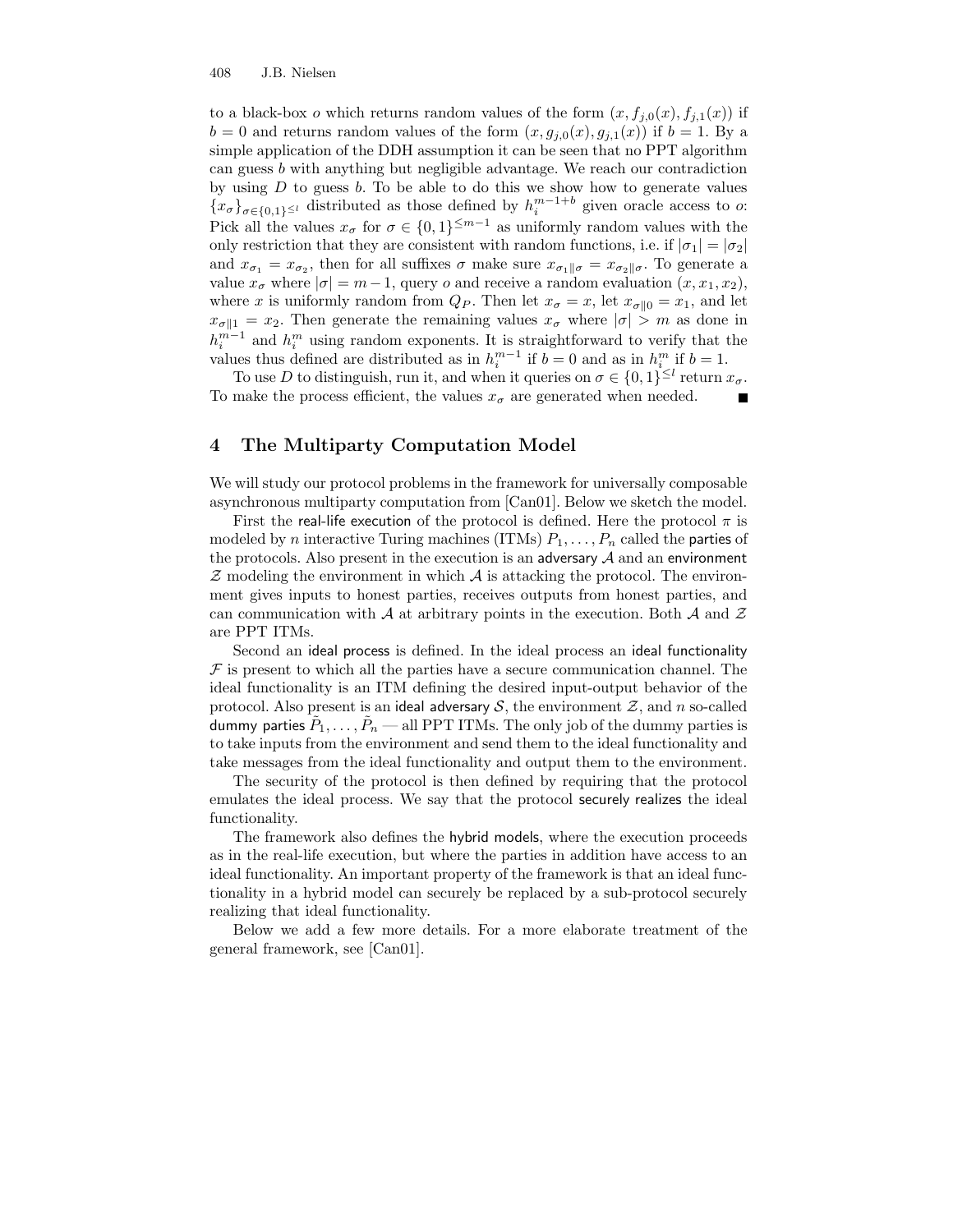The environment  $\mathcal Z$  is the driver of the execution. It can either provide a honest party,  $P_i$  or  $\tilde{P}_i$ , with an input or send a message to the adversary. If a party is given an input, that party is then activated. The party can then, in the real-life execution, send a message to another party or give an output to the environment. In the ideal process an activated party just copies its input to the ideal functionality and the ideal functionality is then activated, sending messages to the parties and the adversary according to its program. After the party and/or the ideal functionality stops, the environment is activated again.

If the adversary,  $A$  or  $S$ , is activated it can do several things. It can corrupt a honest party, send a message on behalf of a corrupted party, deliver any message sent from one party to another, or communicate with the environment. After a corruption the adversary sends and receives messages on behalf of the corrupted party. We assume a static adversary which corrupts t parties before the execution of the protocol, and then never corrupts again.

The adversary controls the scheduling of the message delivery. In the real-life execution the adversary  $\mathcal A$  can see the contents of all message and may decide which messages should be delivered and when  $-$  it can however not change messages or add messages to a channel. In the ideal process the adversary  $S$  cannot see the contents of the messages as the channels are assumed to be secure. It can only see that a message has been sent and can then decide when the message should be delivered. We will assume that the network is non-blocking. This means that though the adversary is allowed to delay a message for an arbitrary number of activations, any message is eventually delivered if the adversary is activated enough times. If the adversary delivers a message to some party, then this party is activated and the environment resumes control when the party stops.

There is one additional way that the adversary can be activated. An ideal functionality has the opportunity of calling the adversary. This means that the ideal functionality sends a value to the adversary, which then computes a value which is passed back to the ideal functionality. The ideal functionality then proceeds with its actions. Typically, this mechanism is used for modeling some adversarially controlled non-determinism of the ideal functionality. When we specify the functionality for Byzantine agreement, we will use this mechanism to allow the adversary to decide on the result if the honest parties disagree.

At the beginning of the protocol all entities are given as input the security parameter k and random bits. Furthermore the environment is given an auxiliary input z. The environment is then activated and the execution proceeds as described above. At some point the environment stops activating parties and outputs some bit. This bit is taken to be the output of the execution. We use  $REAL_{\pi,A,Z}(k,z)$  to denote the output of the environment in the real-life execution and use IDEAL $_{\mathcal{F},\mathcal{S},\mathcal{Z}}(k,z)$  to denote the output of the environment in the ideal process.

We are now ready to state the definition of securely realizing an ideal functionality. For this purpose let  $REAL_{\pi,A,\mathcal{Z}}$  denote the distribution ensemble  $\{{\rm REAL}_{\pi,\mathcal{A},Z}(k,z)\}_{k\in\mathbf{N},z\in\{0,1\}^*}$  and let  ${\rm IDEAL}_{\mathcal{F},\mathcal{S},Z}$  denote the distribution ensemble  $\{\text{IDEAL}_{\mathcal{F},\mathcal{S},\mathcal{Z}}(k,z)\}_{k\in\mathbf{N},z\in\{0,1\}^*}$ .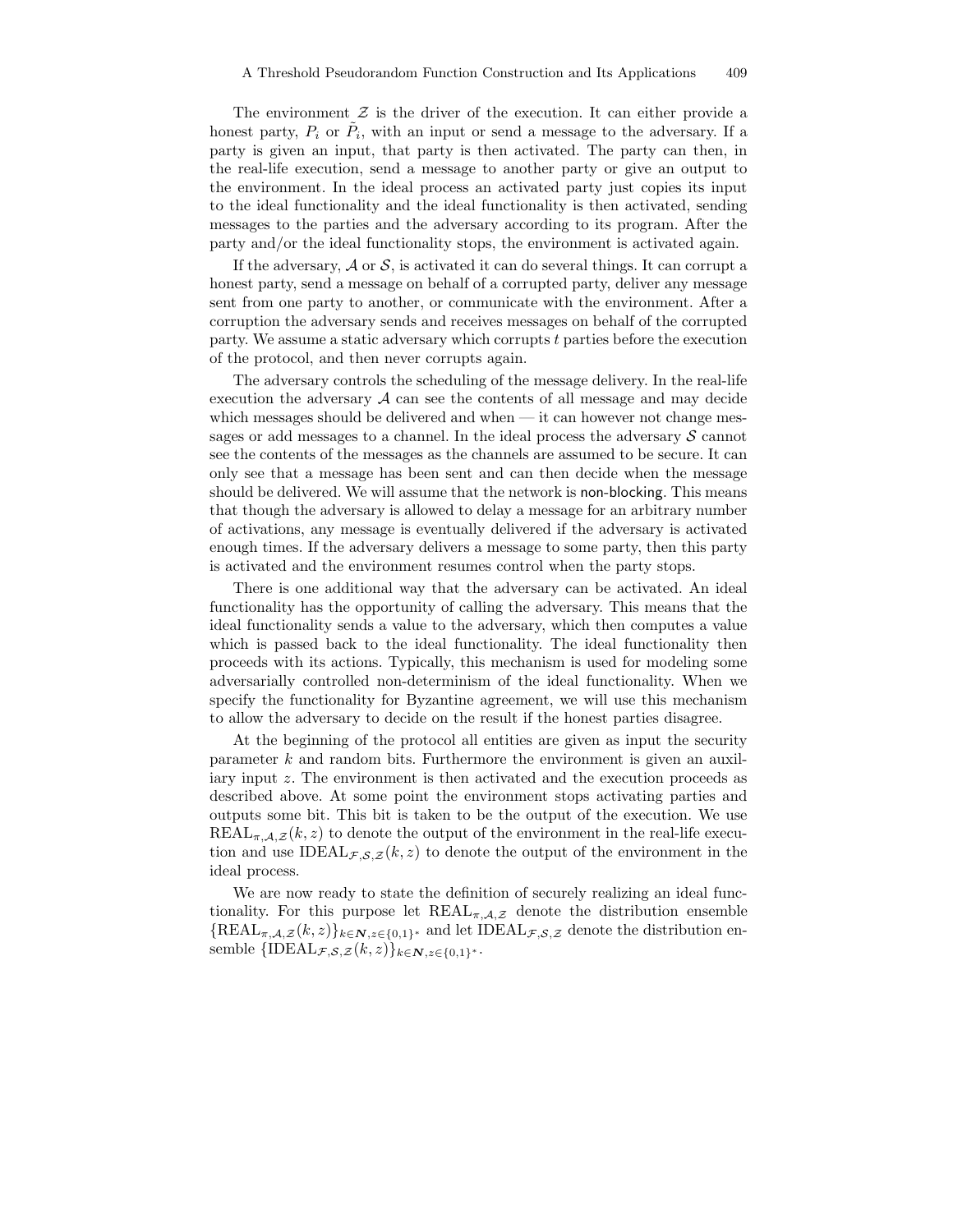**Definition 5.** We say that  $\pi$  t-securely realizes  $\mathcal F$  if for all real-life adversaries A, which corrupts at most t parties, there exists an ideal-process adversary  $\mathcal S$  such that for all environments Z we have that the distribution ensembles  $\text{IDEAL}_{\mathcal{F},\mathcal{S},\mathcal{Z}}$ and  $REAL_{\pi,\mathcal{A},\mathcal{Z}}$  are computationally indistinguishable.

The following theorem (here stated informally) is proven in [Can01].

**Theorem 2.** If  $\pi$  t-securely realizes  $\mathcal F$  in the hybrid model with ideal functionality G and  $\rho$  t-securely realizes G, then  $\pi$ , with the use of G implemented using  $\rho$ , t-securely implements  $\mathcal F$  in the model without ideal functionality  $\mathcal G$ .

#### 4.1 Some Functionalities

**Definition 6.** Let V be a PPT algorithm outputting an  $(n + 1)$ -tuple of values. A V -preprocessing model is a model equipped with an ideal functionality, which when activated the first time generates  $(v_0, v_1, \ldots, v_n) \stackrel{R}{\leftarrow} V$ , outputs  $v_i$  to party  $P_i$ , and outputs  $v_0$  to the adversary.

We will use the preprocessing model for distributing keys for various cryptographic primitives prior to running the actual protocols.

**Definition 7.** A  $(c, t)$ -threshold protocol  $\pi$  for function family F is a t-secure realization of the functionality  $\mathcal{F}_{F,c}$  described below.

- **Init** On the first activation, the functionality generates  $f \stackrel{R}{\leftarrow} F$  and outputs (init) to all parties.
- Evaluate If a party  $P_i$  inputs  $(j, x)$ , we say that the permission to evaluate on x is given to  $P_i$  by  $P_i$ . The message  $(i, j, x)$  is output to the adversary and  $P_i$ . If at some point a total of c parties have given permission to some party to evaluate on x, then  $(x, f(x))$  is given to the adversary. If at some point a total of c parties have given  $P_i$  permission to evaluate on x, then  $(x, f(x))$ is given to  $P_i$ .

If F is pseudorandom from X to Y we call  $\pi$  a  $(c, t)$ -threshold pseudorandom function from  $X$  to  $Y$ .

**Definition 8.** The c-threshold random oracle from  $X$  to  $Y$  is the ideal functionality  $\mathcal{F}_{ro,c,X,Y} = \mathcal{F}_{[X\to Y],c}$  for evaluating a random function from X to Y.

The following theorem is an easy exercise in using the definitions.

**Theorem 3.** A  $(c, t)$ -threshold pseudorandom function from X to Y t-securely realizes the c-threshold random oracle from  $X$  to  $Y$ .

**Definition 9.** Let F be a family of trapdoor permutations. A  $(c, t)$ -threshold protocol for  $F$  is a protocol t-securely implementing the following functionality  $\mathcal{F}_{F,c}$ :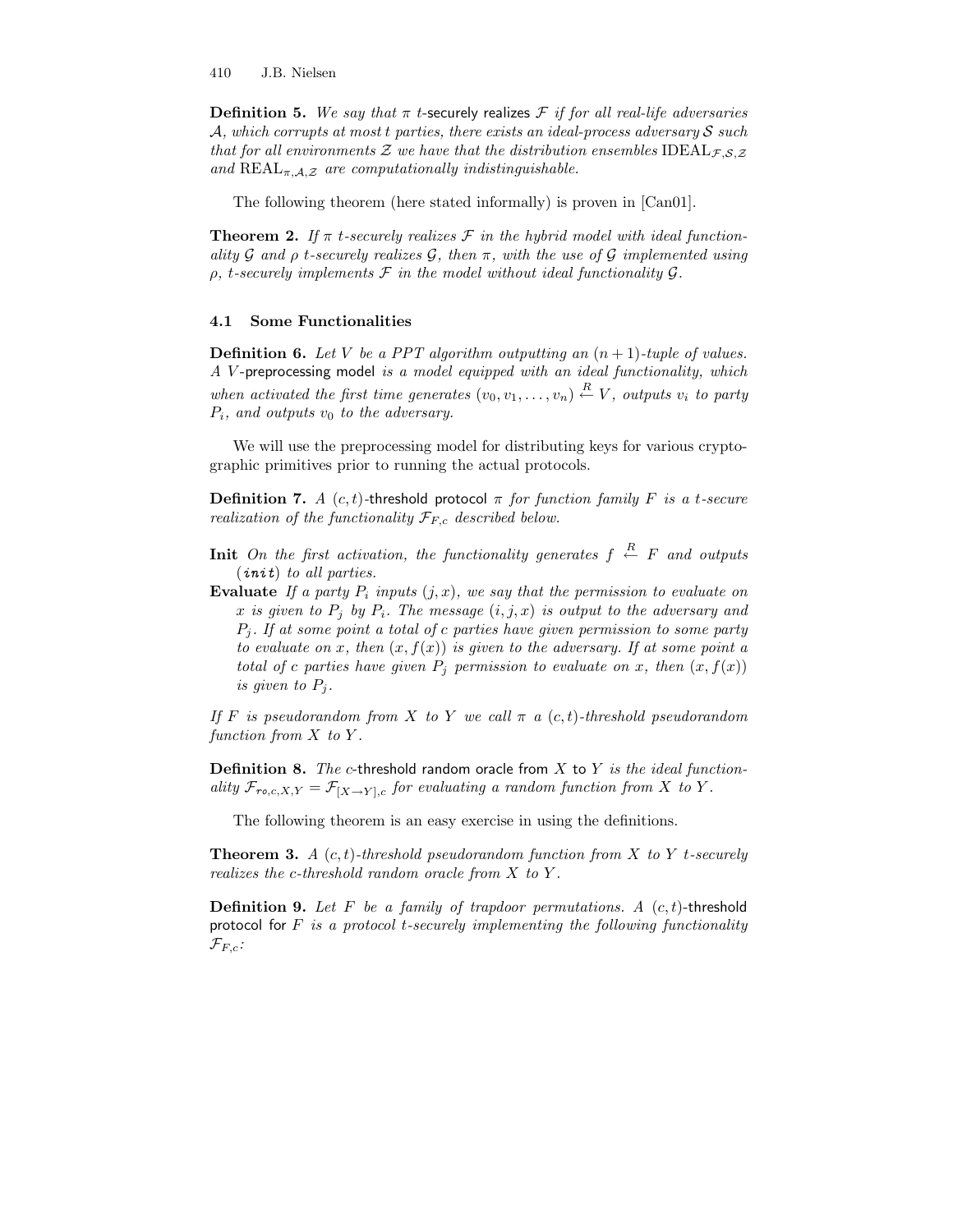- **Init** On the first activation, the functionality generates  $(f, f^{-1}) \stackrel{R}{\leftarrow} F$  and outputs f to all parties and the adversary.
- **Invert** If a party  $P_i$  inputs (invert,  $j, x$ ), we say that the permission to invert on x is given to  $P_j$  by  $P_i$ . The message (invert,  $i, j, x$ ) is output to the adversary and  $P_i$ . If at some point a total of c parties have given permission to some party to invert on x, then  $(\text{invert}, f^{-1}(x))$  is given to the adversary. If at some point a total of c parties have given  $P_i$  permission to invert on x, then (invert,  $f^{-1}(x)$ ) is given to  $P_j$ .

**Definition 10.** The ideal functionality for threshold signatures  $\mathcal{F}_{t \text{sq},c}$  is given by the following description.

- **Init** Let M be the message space. The functionality keeps for each  $M \in \mathcal{M}$ a set  $\operatorname{see}(M) \subset \{0,1,\ldots,n\}$ . The interpretation of  $\operatorname{see}(M) = P$  is that the parties indexed by  $P$  (the adversary is index by 0) see a signature on  $M$ . Initially  $\text{see}(M) = \emptyset$  for all  $M \in \mathcal{M}$ .
- **Sign** If a party  $P_i$  inputs ( $\text{sign}, j, M$ ), we say that the permission to sign M is given by  $P_i$  to  $P_j$ . The message (sign, i, j, M) is output to the adversary and  $P_j$ . If at some point a total of c parties have given some party permission to sign M, then set  $\sec(M) = \sec(M) \cup \{0\}$  and output (signature, M) to the adversary. If at some point a total of c parties have given  $P_j$  permission to sign M, then set  $\mathrm{see}(M) = \mathrm{see}(M) \cup \{j\}$  and output (signature, M) to  $P_j$ .
- Send If a party  $P_i$  or the adversary  $(P_0)$  inputs (send, j, M) and  $i \in \text{see}(M)$ , then set  $\mathrm{see}(M) = \mathrm{see}(M) \cup \{j\}$  and output (send, i, M) to  $P_j$  and the adversary.

**Definition 11.** The ideal functionality for Byzantine agreement  $\mathcal{F}_{\text{bat}}$  is given by the following description.

Vote If a party inputs (vote, vid, b), where  $b \in \{0, 1\}$ , then (vote, vid, i, b) is output to the adversary and we say that the party has voted  $b$  in voting  $vid$ . The adversary is also allowed to vote.

#### Decide

The result of voting *vid* is computed using one of the following rules:

- If  $n t$  parties have voted and  $t + 1$  of them voted b and the adversary voted b, then the result is b.
- If  $n t$  honest parties have voted b, then the result is b.
- If  $n t$  honest parties have voted, but do not agree, then the adversary is called to decide the result.

When the result of voting *vid* has been decided to be b, then (decide, *vid*, b) is output to all parties and the adversary.

Note, that the three rules for decision are consistent. Especially, if  $n-t$  honest parties vote b, then no  $t + 1$  parties voted  $1 - b$  and therefore the functionality always terminates with decision b.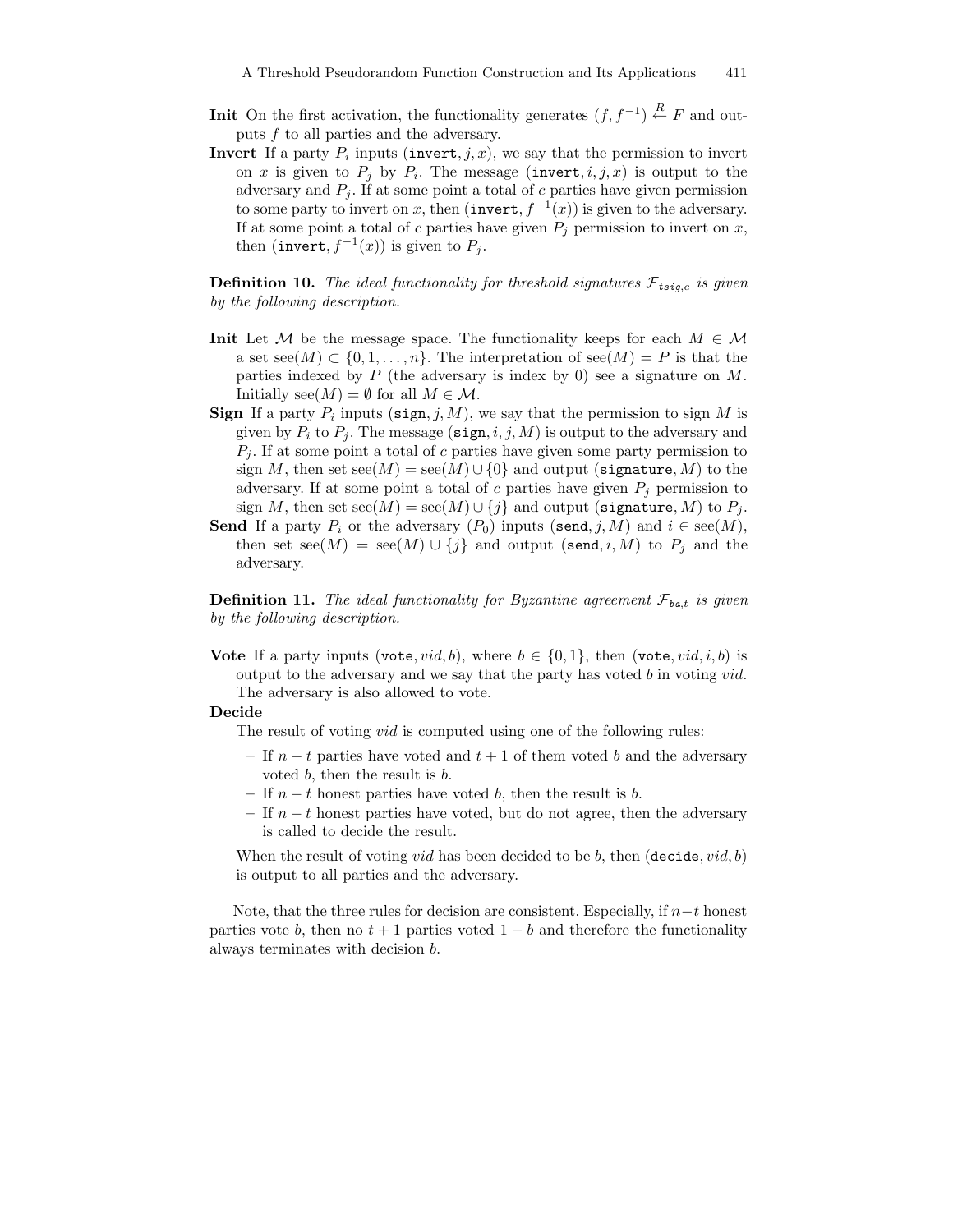# 5 The Threshold DDH-Tree

We now describe our threshold protocol  $\pi_{c,\text{DDH-Tree}}$  for the DDH-Tree function family.

- Key Generation The protocol runs in the preprocessing model for the following values.
	- For  $i = 1, \ldots, n$ , a random public key  $pk_i$  for a trapdoor commitment scheme.
	- $-P = 2Q + 1$ , where P and Q are random primes and Q is of length  $k + \delta(k)$  bits, where  $\log(k)/\delta(k) \in o(1)$ .
	- g, a random generator of  $Q_P$ .
	- For  $j = 1, ..., l$  and  $b = 0, 1$ :
		- $\alpha_{j,b} \in \mathbb{Z}_Q^*$ , a uniformly random element.
		- $y_{j,b} = g^{\alpha_{j,b}} \mod P$ .
		- $f_{i,b}(X) \in \mathbb{Z}_{\mathbb{Q}}[X]$ , a uniformly random degree  $c-1$  polynomial for which  $f_{i,b}(0) = \alpha_{i,b}$ .
		- For  $i = 1, \ldots, n$ :
			- \*  $\alpha_{j,b,i} = f_{j,b}(i)$ .
			- \*  $y_{j,b,i} = g^{\alpha_{j,b,i}} \mod P$ .
	- $x_{\epsilon} \in Q_P$ , a uniformly random element.

The values  $(\{pk_i\}_{i=1}^n, Q, g, x_{\epsilon}, \{y_{j,b}\}_{j=1,b=0}^{l,1}, \{y_{j,b,i}\}_{j=1,b=0,i=1}^{l,1,n})$  are output to all parties and the adversary, and the values  $\{\alpha_{j,b,i}\}_{j=1,b=0}^{l,1}$  is output to  $P_i$ only.

- **Evaluation** On input (evaluate,  $\sigma$ ), where  $\sigma \in \{0,1\}^l$ , the party  $P_i$  picks the largest possible prefix  $\sigma'$  of  $\sigma$  for which  $x_{\sigma'}$  is known. Then for  $j = |\sigma'| +$  $1, \ldots, l$  the party does the following: The party computes the evaluation share  $x_{\sigma[1..j],i} = x_{\sigma[1..(j-1)]}^{\alpha_{j,b,i}}$  mod P and sends the value to all parties and proves in zero-knowledge (ZK) to all parties that  $\log_{x_{\sigma[1..(j-1)]}}(x_{\sigma[1..j],i}) = \log_g(y_{j,b,i})$ (see below for a description of how to do the ZK-proof). When a party has received evaluation shares and accepted ZK-proofs from all  $i \in I$ , where  $|I| = c$ , the party computes  $x_{\sigma[1..j]} \leftarrow \prod_{i \in I} x_{\sigma[1..j],i}^{\lambda_{i,I}} = x_{\sigma[1..(j-1)]}^{\alpha_{j,b}} \mod P$ , where the  $\lambda_{i,I}$  are the appropriate Lagrange coefficients. When  $x_{\sigma}$  becomes known, output  $\lfloor x_{\sigma} \rfloor$  mod  $2^k$ .
- **ZK-Proofs** Assume that  $P_i$  knows  $\alpha \in \mathbb{Z}_Q$  and has sent  $g, h, A = g^{\alpha}, B = h^{\alpha}$ to  $P_j$ , where g and h are generators of  $Q_P$ , and wants to prove in ZK that  $\log_g(A) = \log_h(B)$ . This is done as follows.
	- **Commit Message**  $P_i$  computes  $a \leftarrow g^{\beta} \mod P$  and  $b \leftarrow h^{\beta} \mod P$  for uniformly random  $\beta \in \mathbf{Z}_Q$ , and  $c \leftarrow \texttt{commit}_{pk_i}((a, b), r_c)$  for appropriate random bits  $r_c$  for the commitment scheme, and sends (commit, c) to  $P_i$ .

**Challenge**  $P_j$  generates  $e \stackrel{R}{\leftarrow} \mathbf{Z}_Q$  and sends  $e$  to  $P_i$ .

**Response**  $P_i$  computes  $z \leftarrow \alpha e + \beta \mod Q$  and sends  $(a, b, r_c, z)$  to  $P_i$ .

**Check**  $P_j$  checks that  $c = \text{commit}_{pk_i}((a, b), r_c)$ ,  $A^e a = g^z \mod P$ , and  $B^e b = h^z \mod P$  and if so, accepts the proof.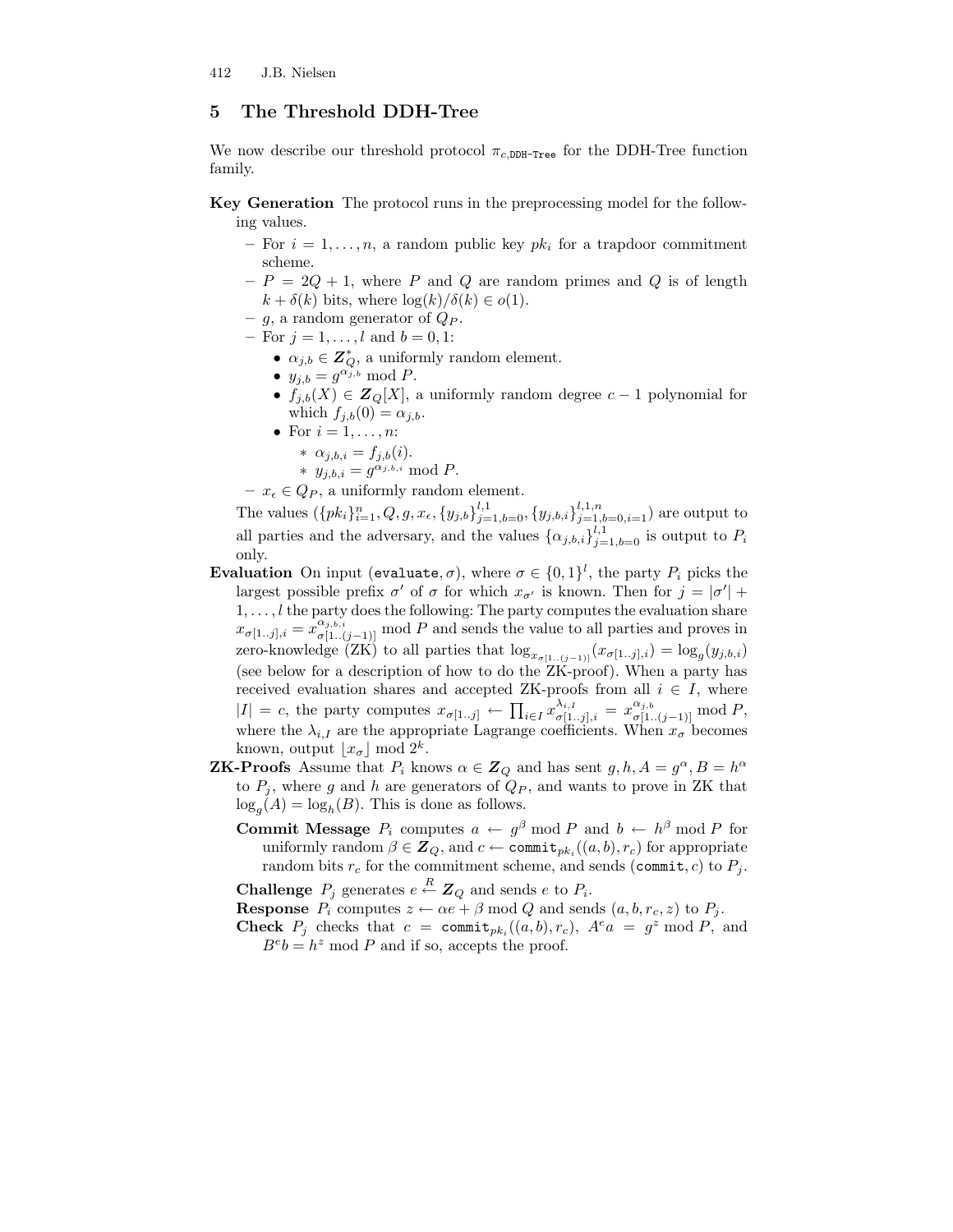**Theorem 4.** For  $(c, t)$  where  $0 \le t < c \le n-t$ , the protocol  $\pi_{c,DDH-Tree}$  is a  $(c, t)$ -threshold pseudorandom function from  $\{0, 1\}^l$  to  $\{0, 1\}^k$ .

Proof: In [NPR99] Naor, Pinkas and Reingold described a threshold protocol for the weak pseudorandom function  $x \mapsto x^{\alpha}$  mod P and analysed it for the case  $c = t + 1$ . Subsequently in [CKS00] Cachin, Kursawe and Shoup made a generalization of the proof to handle parameters where  $0 \leq t \leq c \leq n-t$ . Our protocol for computing  $x_{\sigma[1..(j-1)]}^{\alpha_{j,b}}$  from  $x_{\sigma[1..(j-1)]}$  is exactly this protocol, except that we use interactive zero-knowledge proofs, and as detailed below the techniques used in [NPR99,CKS00] generalize straightforwardly to prove our protocol secure. Note, that the theorem specifies input domain  $\{0,1\}^l$ , and not  $\{0,1\}^{\leq l}$ . This is to make it secure to reveal  $f_i(\sigma')$  for all prefixes  $\sigma'$  of  $\sigma$  when we compute  $f_i(\sigma)$ . The only difference between our way of computing  $x_{\sigma}$  from  $x_{\sigma}$ and the protocol used in [NPR99,CKS00] is that we use interactive ZK-proofs. Here we describe how to generalize the analysis to handle this. We show how to simulate the ZK-protocol to an adversary  $A$  while running as an ideal adversary in the ideal process. Say that  $P_i$  is giving a proof to  $P_j$ . There are two cases:

Assume first that  $P_i$  is honest and we as an ideal adversary must give a proof for  $(g, A, h, B)$  that  $\log_h(B) = \log_g(A) \mod P$ . The simulators used in [NPR99,CKS00] is such that a honest  $P_i$  never has to give such a proof without it actually being true. However, the witness  $\alpha = \log_g(A) = \log_h(B) \text{ mod } P$  is not always known, so the simulator cannot just run the protocol. We deal with this as follows: As the commit message  $c$  we send a trapdoor commitment, which can be opened arbitrarily. When we receive  $e$  we then pick  $z\stackrel{R}{\leftarrow}\mathbf{Z}_Q$  and compute  $a\leftarrow$  $g^z A^{-e} \mod P$  and  $b \leftarrow h^z B^{-e} \mod P$ . Using the trapdoor of the commitment scheme, we then construct random bits  $r_c$  such that  $c = \text{commit}_{pk_i}((a, b), r_c)$  and send  $(a, b, r_c, z)$  to  $P_j$ . This conversation is distributed exactly as in the protocol.

Assume then that  $P_i$  is corrupted. We can then simply run the protocol, as the code of all other parties than  $P_i$  is trivial. All that we have to check is that when we accept  $(g, A, h, B)$ , then indeed  $\log_h(B) = \log_g(A) \mod P$ . That this is the case, except with exponentially small probability, is a well-known result[CP92].

The theorem specifies input domain  $\{0,1\}^l$ . If however the oracle is evaluated on consecutive values  $\epsilon$ , 0, 1, 00, 01, 10, 11, 000, ..., or more generally, if it is never evaluated on a prefix of a previous input, then the input domain  $\{0,1\}^{\leq l}$  would be secure. In that case the loop in Evaluation should just be repeated for  $j = |\sigma'| + 1, \ldots, |\sigma|$ . For consecutive values the worst-case round complexity would be 3 and the worst-case communication complexity would be about  $3n^2k$ bits.

If the oracle is evaluated on arbitrary values, then an extra overhead of a factor  $l$  will be added. If no bound on the length of inputs is known, or to keep  $l$  as low as possible, we can use a family of collision resistant hash-functions: If  $F: \{0,1\}^l \to \{0,1\}^m$  is a pseudorandom function and  $H: \{0,1\}^* \to \{0,1\}^l$ is a collision resistant hash-function, then  $F \circ H : \{0,1\}^* \to \{0,1\}^m$  is again a pseudorandom function, which we can distribute by first hashing the input value locally and then running the threshold pseudorandom function on the hash-value.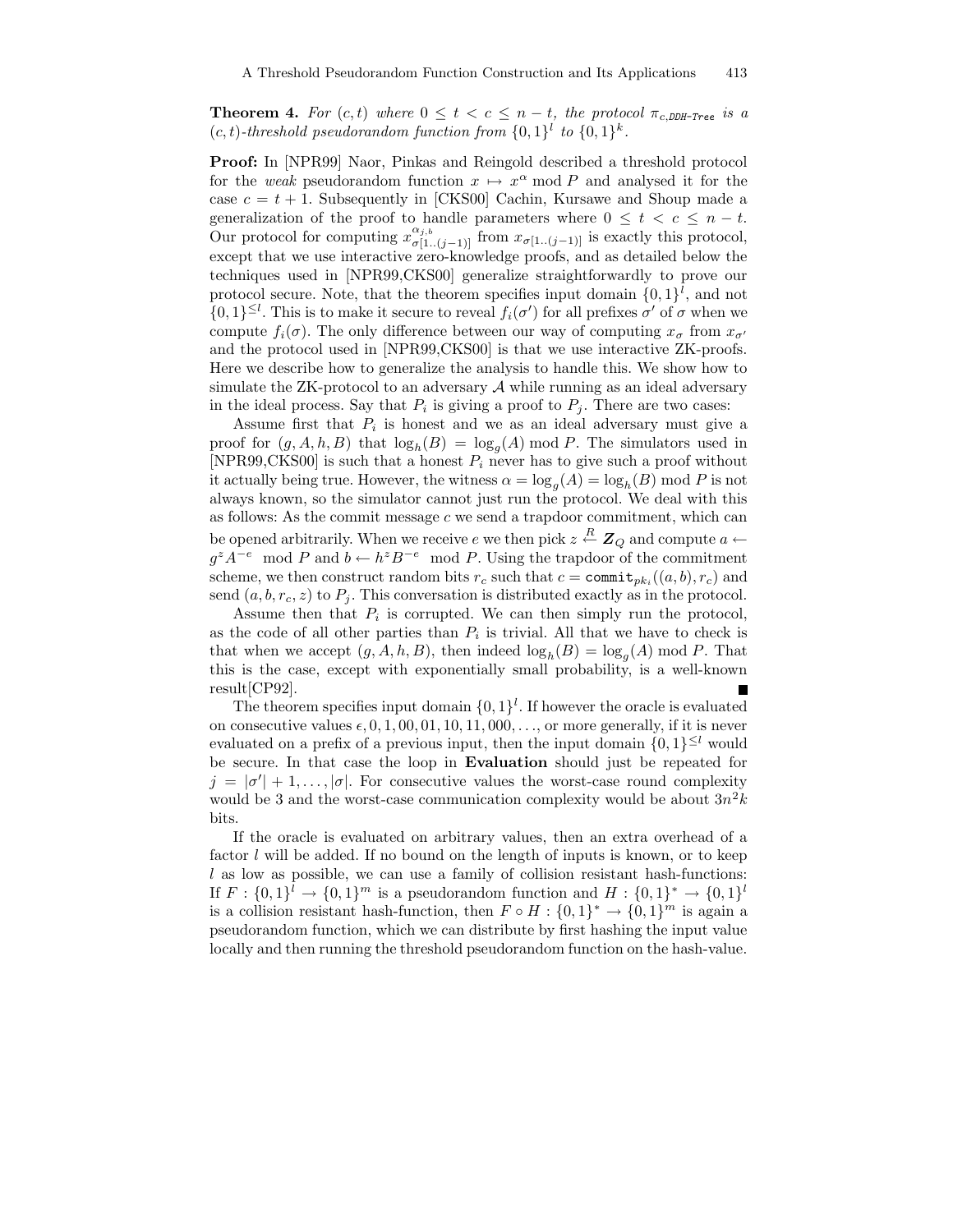In practice a hash-function with output length at least 160 bits would probably by recommended, and so the round complexity would be 480.

Since the time for one round of network communication probably dominates the time to access even a large database, some of this overhead can by removed by preprocessing: Consider the 2m key values  $\{\alpha_{i,b}\}_{i=j,\dots,j+m-1,b=0,1}$ . If instead of sharing these values we share the 2<sup>m</sup> values  $\{\alpha_{j,\sigma} = \prod_{i=1}^{m} \alpha_{i+j-1,\sigma_i} \mod$  $Q\}_{\sigma \in \{0,1\}^m}$ , then the computation of  $x^{\prod_{j=1}^l \alpha_{j,\sigma_i}}$  mod P could be speed up by a factor m. By setting  $m = 20$  the round complexity could be brought down to 27. The price is a key of about  $1Gb$  for  $k = 1024$ .

# 6 An RSA and DDH Based Threshold Signature Scheme

In this section we construct a threshold signature protocol  $\pi_{\text{tsig},c}$  secure relative to the DDH and RSA assumptions. We will describe the protocol assuming access to a random oracle and an oracle for inverting the RSA function. Using the modular composition theorem, the random oracle can be replaced with our threshold pseudorandom function protocol and the oracle for RSA can be replaced with the protocol given by the following theorem.

Theorem 5. For the RSA function family with a modulus that is a product of two strong primes and for  $(c, t)$ , where  $n > 3t$  and  $t < c \leq n-t$ , there exists a statically secure (under the RSA assumption)  $(c, t)$ -threshold protocol running in the preprocessing model.

Proof: In [Sho00] exactly such a protocol is described, which is secure in the model that we consider here, i.e. asynchronous communication and a static adversary. The protocol uses the random oracle model to get non-interactive proofs of equality of discrete logarithms, but we can dispense of the random oracle by doing interactive zero-knowledge proofs.

The round complexity of the protocol from [Sho00], using interactive zeroknowledge proofs, is 3, and the communication complexity is about  $3n^2k$  bits.

Our threshold signature protocol  $\pi_{\text{tsig},c}$  is given by the following description.

**Oracles** The protocol runs in the hybrid-model with access to an  $(n, c)$ -threshold trapdoor permutation functionality  $\mathcal{F}_{F,c}$  and a c-threshold random oracle from M to  $\{0,1\}^k$ .

We denote the value output by the random oracle on input M by  $H(M)$ . Sign

- 1. If a party  $P_i$  gets input (sign, j, M), then  $P_i$  inputs (evaluate, i, M) to the random oracle and sends a message to all other parties instructing them to do the same.
- 2. If the party later sees the output (evaluate,  $M, H(M)$ ) from the random oracle, then the party inputs (invert, j,  $H(M)$ ) to  $\mathcal{F}_{F,c}$ .
- 3. If a party have received (evaluate,  $M, H(M)$ ) from the random oracle and  $(\text{invert}, f^{-1}(H(M)))$  from  $\mathcal{F}_{F,c}$ , then the party outputs  $(s$ ignature,  $M$ ).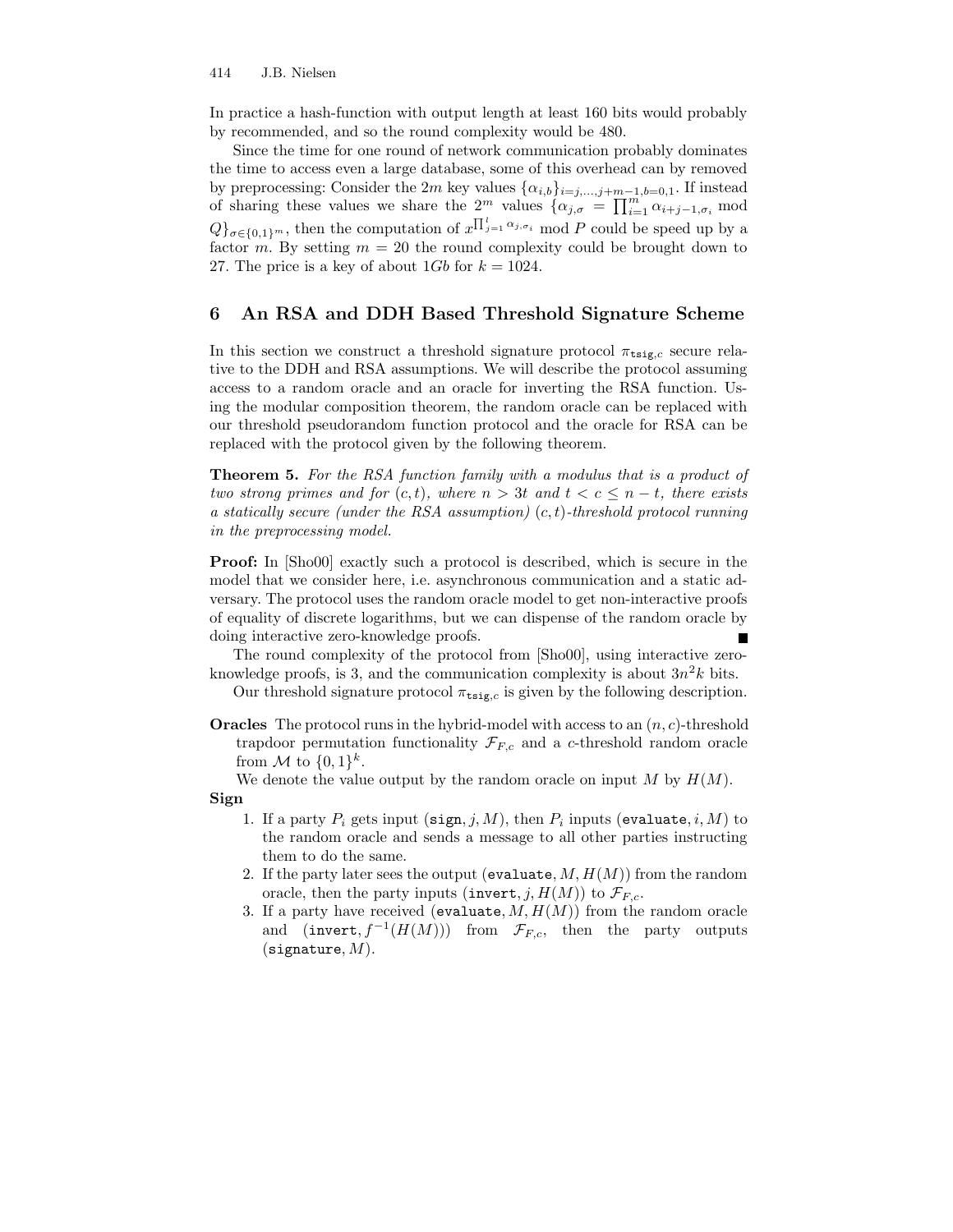#### Send

- 1. If a party  $P_i$  gets input (send, j, M) and receives (evaluate,  $M, H(M)$ ) from the random oracle and receives (invert,  $f^{-1}(H(M))$ ) from  $\mathcal{F}_{F,c}$ , then  $P_i$  sends the message (send,  $M, f^{-1}(H(M)))$  to  $P_j$ .
- 2. If a party  $P_j$  receives (send,  $M, f^{-1}(H(M)))$  from party  $P_i$  and receives (evaluate,  $M, H(M)$ ) from the random oracle, then  $P_j$  outputs  $(\texttt{send}, i, M)$ .

**Theorem 6.** For  $c < n-t$ , the protocol  $\pi_{tsi}$  t-securely realizes the functionality  $\mathcal{F}_{t \text{sig},c}$ .

Proof (sketch): We give a slightly informal proof of the theorem, by arguing correctness (if more than c honest parties give a honest  $P_j$  permission to sign M, then  $P_j$  will eventually output (signature, M)) and non-forgeability (if at most  $c$  honest parties give any other party permission to sign  $M$ , then no honest party will ever output (signature, M) or (send, i, M)). Constructing a formal proof by formulating the proof as a simulator is an easy task and is left to the reader.

Correctness: If more than c honest parties give  $P_j$  permission to sign M, then because of the non-blocking assumption all these parties will eventually receive  $H(M)$  and give  $P_j$  permission to invert on  $H(M)$ . Because of the non-blocking assumption  $P_j$  will eventually receive  $H(M)$  and  $f^{-1}(H(M))$  and will output  $(s$ ignature,  $M$ ).

Non-forgeability: If at most c honest parties give any other party permission to sign M, then F will never output  $f^{-1}(H(M))$  and especially no honest party will ever output (signature,  $M$ ). For a honest party to output (send, i,  $M$ ) the party then has to receive the value  $f^{-1}(H(M))$  from (corrupted)  $P_i$ . Since  $\mathcal F$ did not output  $f^{-1}(H(M))$  and  $H(M)$  is uniformly random, this requires the adversary to break the one-wayness of the trapdoor permutation family F.  $\blacksquare$ 

To sign a message, one call to the oracle functionality and one call to the threshold permutation functionality is used. Using the implementations of Theorems 4 and 5 instead of the ideal functionalities, the round complexity is 6 and the communication complexity is about  $6n^2k$  bits, if consecutive values are signed. The overhead over the protocol in [Sho00] is a factor 6. If arbitrary values are signed, the overhead will be in the order  $3l + 3$ , where l is the output-length of the hash-function used for hashing the messages.

#### 7 Byzantine Agreement

The protocol  $\pi_{\text{ba},t}$  is given by the following description.

**Oracles** The protocol runs in the hybrid-model with access to an  $(n - t, t)$ threshold signature functionality and a  $(t+1, t)$ -threshold signature functionality. By input  $(\textit{sign}_{n-t}, M)$  we mean input  $(\textit{sign}, j, M)$  to the  $(n-t, t)$ threshold signature functionality for all j and we use input  $(\mathfrak{sign}_{t+1}, M)$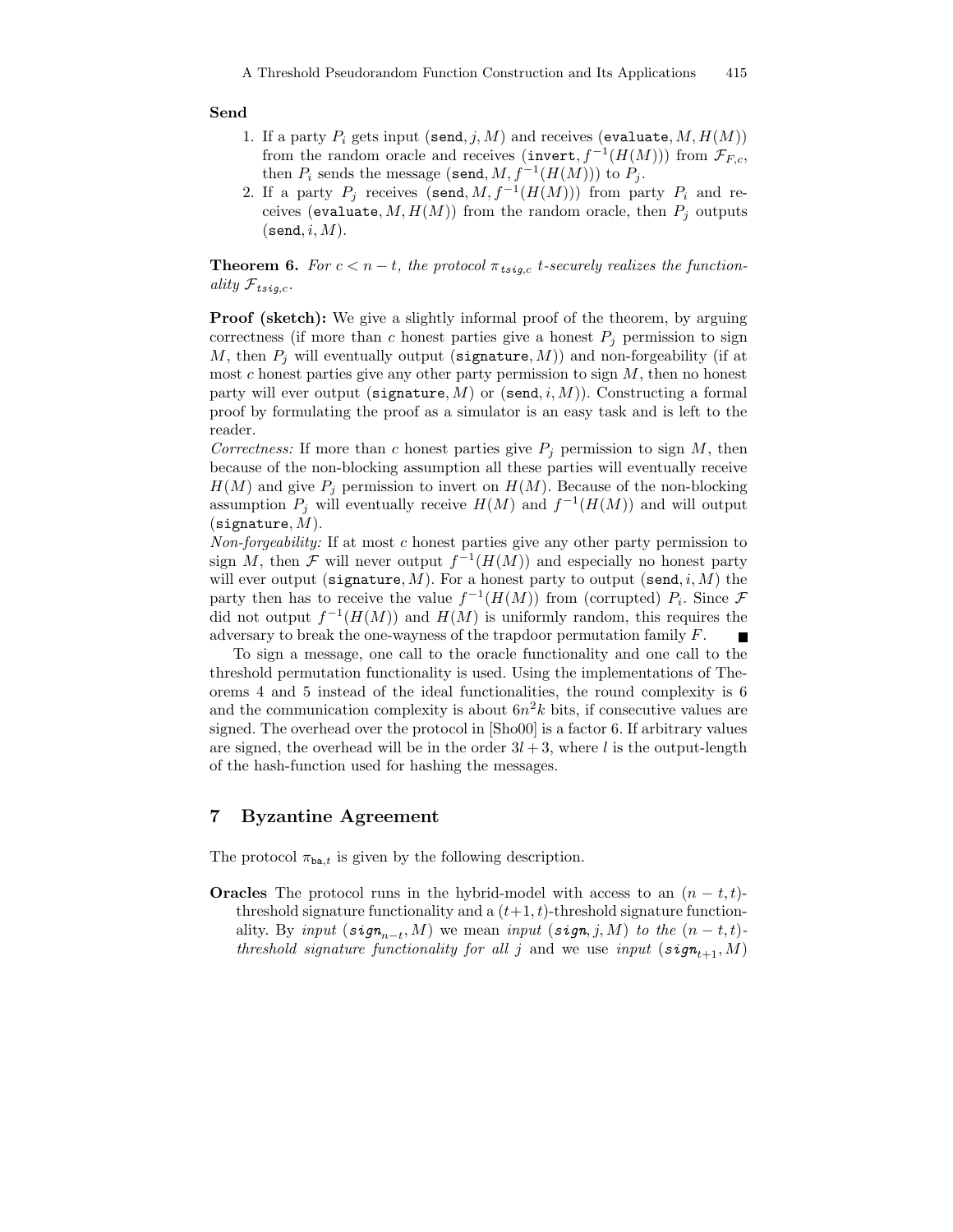similarly. The protocol also has access to a  $(n - t, t)$ -threshold random oracle. By flip the coin  $C_r$  we mean input (evaluate, r) to the random oracle and take  $C_r$  to be the first bit of the output.

- **Decide** If a party receives a signature on  $(\text{main}, r, o)$  for some  $r \in \mathbb{N}$  and some  $o \in \{0,1\}$ , then it sends it to all parties and terminates with output (decide,  $vid$ ,  $o$ ). In the remaining description we drop the vote id *vid*.
- **Initial Round.** On input (vote,  $b_i$ ), party  $P_i$  follows the code described below. Initialize the round counter  $r \leftarrow 0$ .

Input (sign<sub>t+1</sub>, (pre,  $(0, b_i)$ ) and wait for  $2t + 1$  parties to do the same, i.e. wait until the  $(t + 1, t)$ -threshold signature functionality has output  $(\text{sign}, j, (\text{pre}, 0, b_j))$  for  $b_j \in \{0, 1\}$  for  $2t + 1$  different j.

Wait for a signature on some (pre, 0, b) and input (sign<sub>n-t</sub>, (main, 0, b)). Wait for  $n - t$  parties to do the same.

Flip coin. Let  $r = r + 1$  and flip coin  $C_r$ .

#### Pre-vote.

- 1. If for some  $b \in \{0,1\}$  a signature on  $(\text{pre}, r-1, b)$  is known, then send the signature to all parties and input  $(\text{sign}_{n-t},(\text{pre}, r, b)).$
- 2. If a signature on  $(\text{main}, r-1, \perp)$  is known, then send the signature to all parties and input  $(\texttt{sign}_{n-t},(\texttt{pre}, r, C_r)).$

Say that a party  $P_i$  has pre-voted when values are received verifying that the party did one of the above.

**Pre-collect** Wait until  $n-t$  parties have pre-voted. This either gives a signature on some ( $pre, r, b$ ) (if all pre-voted in the same way or  $b = C_r$ ) or (otherwise) gives a signature on  $(\text{pre}, r - 1, 1 - C_r)$ .

### Main-vote.

1. If a signature on  $(\text{pre}, r, b)$  is known, then send the signature to all parties and input  $(\texttt{sign}_{n-t},(\texttt{main}, r, b)).$ 

2. If a signature on  $(\texttt{pre}, r-1, 1-C_r)$  is known, input  $(\texttt{sign}_{n-t}, (\texttt{main}, r, \bot)).$ Say that a party  $P_i$  has main-voted when values are received verifying that he did one of the above.

**Main-collect** Wait until  $n - t$  parties have main-voted. This either gives a signature on  $(\text{main}, r, \perp)$  or gives a signature on some  $(\text{pre}, r, b)$ . Go to Flip coin.

**Theorem 7.** For t where  $n > 3t$  the protocol  $\pi_{ba,t}$  t-securely realizes  $\mathcal{F}_{ba,t}$  in the preprocessing model.

**Proof (sketch):** We give an informal proof that the ideal functionality and the protocol behaves consistently. A full proof can be constructed along the lines of the proof in [CKS00].

If at least  $n - t$  honest parties agree on the value b, then at most t parties will allow to sign  $(\text{pre}, 0, 1 - b)$  and thus it will not be signed. Therefore all honest parties that come through the initial round have seen  $n - t$  parties send (pre, 0, b) and input ( $\text{sign}_{n-t}$ , (main, 0, b)), and will thus terminate with decision b. The non-blocking assumption guarantees that all honest parties terminate. This justifies the second decision rule of the ideal BA functionality. The same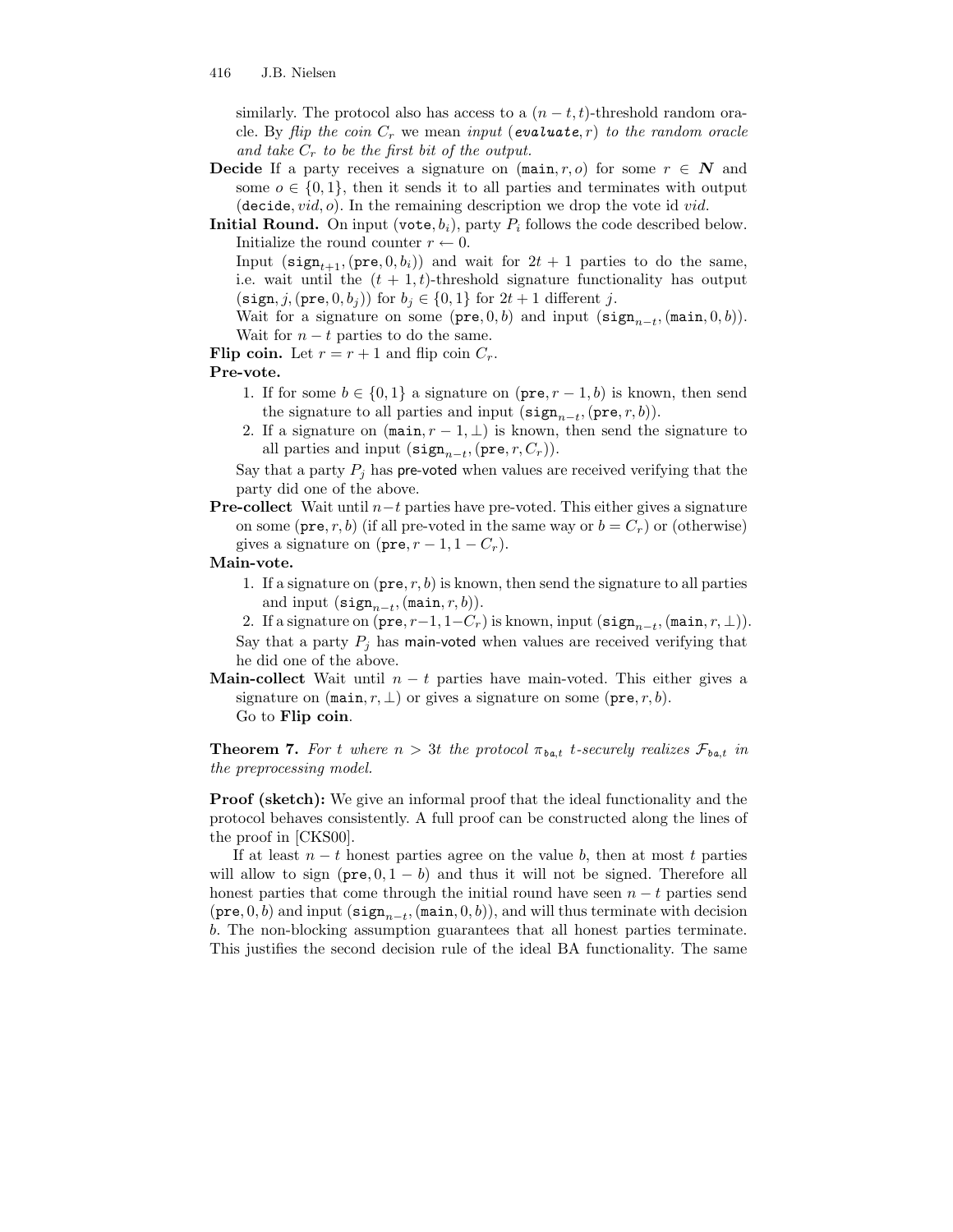line of reasoning shows that if less than  $t + 1$  parties voted  $1 - b$ , then all parties that terminate, do so after the initial round with output b. However, if less than  $n - t$  honest parties participates, termination is not guaranteed. This justifies the first decision rule.

To justify the third decision rule, we must argue that if at least  $n - t$  honest parties participate, then all honest parties terminate, and agree. For termination, call a round randomizing if when party number  $n - t$  contributed to flipping  $C_r$ , for one of the values  $b \in \{0,1\}$  it was impossible for  $(\text{pre}, r-1, b)$  to be signed. We need the fact that out of two consecutive rounds, at least one is randomizing. To see this assume that exactly  $n - t$  parties have contributed to  $C_r$  and round r is not randomizing. If any of the contributors had seen a signature on (pre,  $r-1$ , b), then  $n-t$  parties allowed to sign it and thus at least  $n-2t$ honest parties allowed to sign it. This means that at most 2t parties would allow to signed (pre,  $r-1$ ,  $1-b$ ), which will thus never be signed. So, since round r is not randomizing, no party saw a signature on any ( $pre, r-1, b$ ). So, the  $n-2t$  honest of them are going to input  $(\texttt{sign}_{n-t},(\texttt{pre}, r, C_r))$ , and thus  $(\texttt{pre}, r, 1 - C_r))$  will never be signed, which proves that round  $r-1$  is randomizing. Assume then that  $n-t$  honest parties have received some input. Since at no point more than  $n-t$ parties are waited for, if none of them terminates, arbitrary many rounds will be executed. This means that arbitrary many randomizing rounds are executed, a contradiction as there is a probability of at least  $\frac{1}{2}$  that the protocol terminates after a randomizing round (namely if  $C_r = 1 - b$ , where (pre,  $r - 1$ , b) is never signed). We then argue agreement. For any party to terminate there must be a least r such that  $n - t$  parties allowed to sign (main, r, b) for some b. This means that  $(\text{main}, r, \perp)$  will never be signed and that  $(\text{pre}, r, b)$  must have been signed. This means that any honest party that goes through **Main-collect** sees  $n - t$  parties go through case one in **Main-vote** and receives a signature on (main,  $r, b$ ). The parties that do not get through **Main-collect** will receive a copy of  $(\text{main}, r, b)$  sent be a terminating party.

Finally, there is an implicit fourth decision rule: If less that  $n - t - t'$  honest parties, where  $t'$  is the number of corrupted parties, participate, none of the other rules apply no matter what the adversary does, and thus the ideal functionality will dead-lock. However, in the protocol less than  $n - t$  parties will participate, so no  $(\text{main}, r, b)$  can get signed, so the protocol behaves accordingly.

If the honest parties do not terminate after the initial round (which costs the signing of two messages), they terminate after an average of four iterations of the main loop as every second round is randomizing. One iteration costs the signing of two messages and one random oracle call. Therefore, the expected round complexity will be at most 72 and the expected communication complexity will be about  $72n^2k$  bits. These complexities are about a factor 5 larger than for the protocol in [CKS00].

### 8 Acknowledgments

I'm grateful to Ivan Damgård for many stimulating conversations.